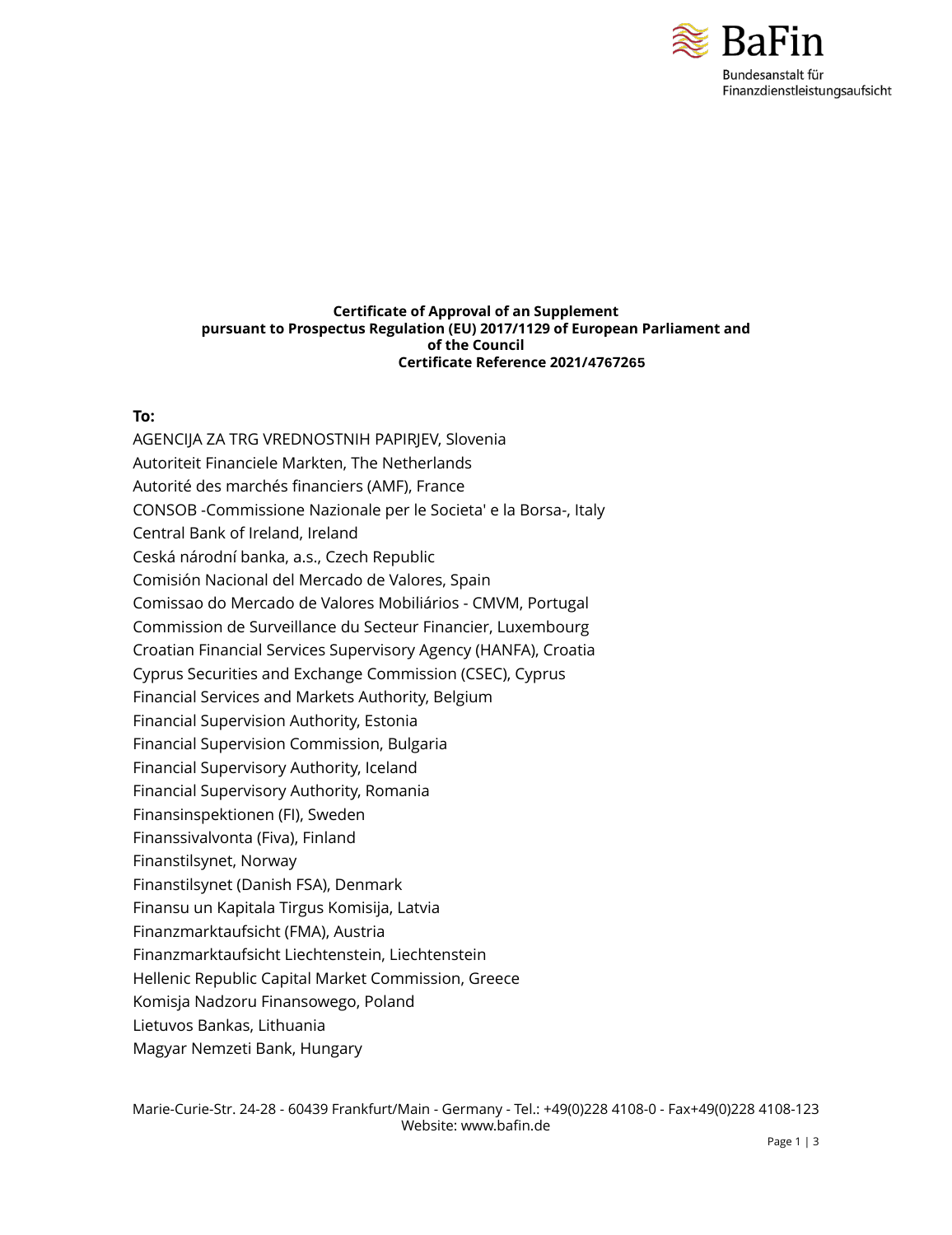

Malta Financial Services Authority (MFSA), Malta Národná banka Slovenska, Slovakia

**From: Bundesanstalt für Finanzdienstleistungsaufsicht (BaFin)** Federal Financial Supervisory Authority, Germany

We hereby certify that the Supplement detailed below has been drawn up pursuant to Prospectus Regulation (EU) 2017/1129 of the European Parliament and of the Council and was approved by us on 2021-11-23.

**Name of Issuer(s):** Bitpanda Issuance GmbH

**LEI:** 98450091EDBK0A7DA884

**Registered Office(s):** Berlin

# **Type of Securities (if applicable):**

Supplement N°1 to BP. v. 10.10.2021-Programme for the issuance of Bonds secured by Crypto-Assets [Prospectus Identifier: 40698777]

# **Details in respect of the Base Prospectus:**

Programme for the issuance of Bonds secured by Crypto-Assets

**Name of Issuer(s):** Bitpanda Issuance GmbH

**LEI:** 98450091EDBK0A7DA884